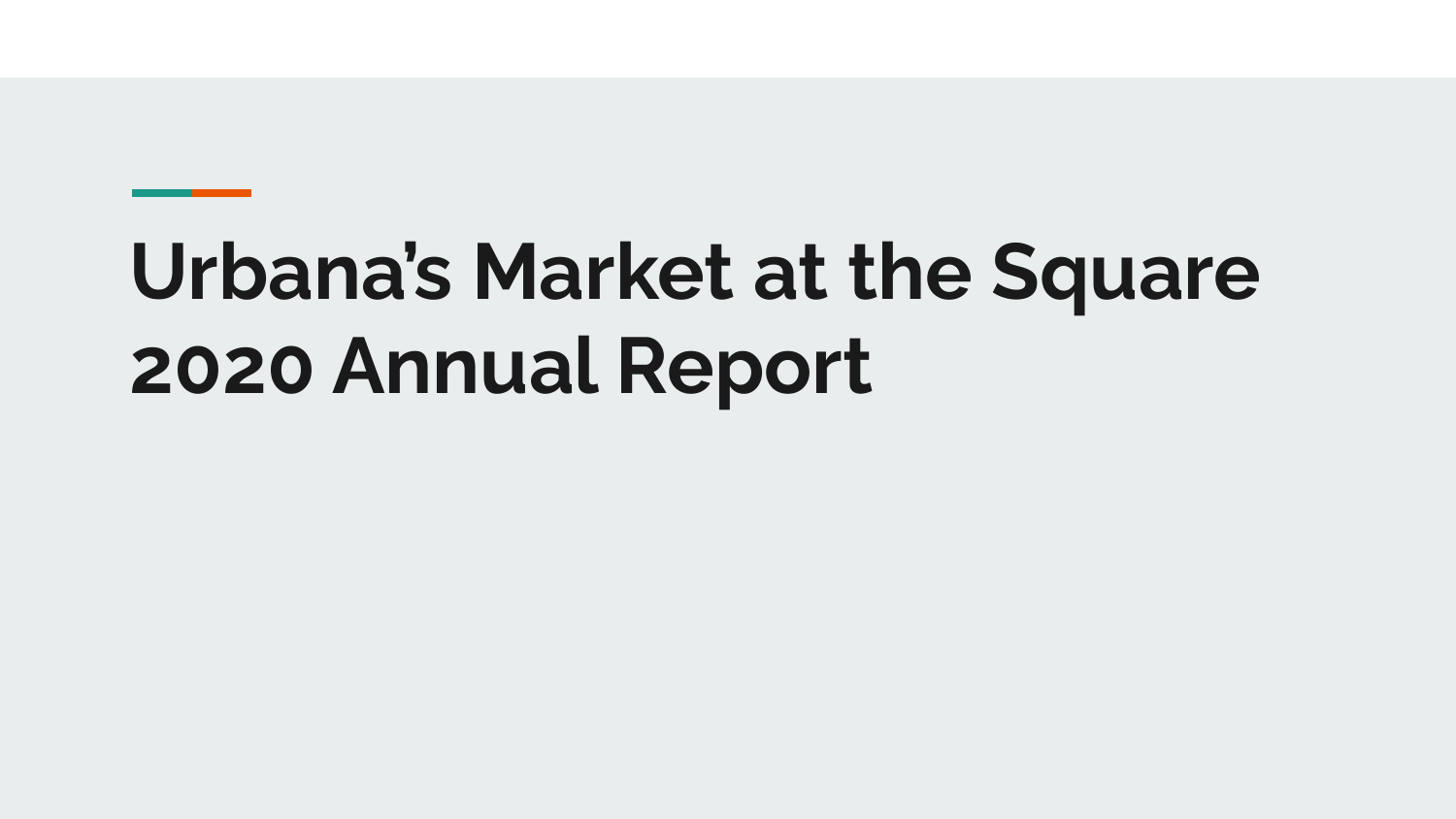#### **2020 Market Participants**

Due to the COVID-19 pandemic the types of vendors at Urbana's Market at the Square (UMATS) were restricted to allow for social distancing and to insure sufficient space for vendors of essential products. Additionally there were no live performances, entertainment, educational programming, cooking demos, or community groups allowed during the season to keep the Market an "in and out" shopping experience.

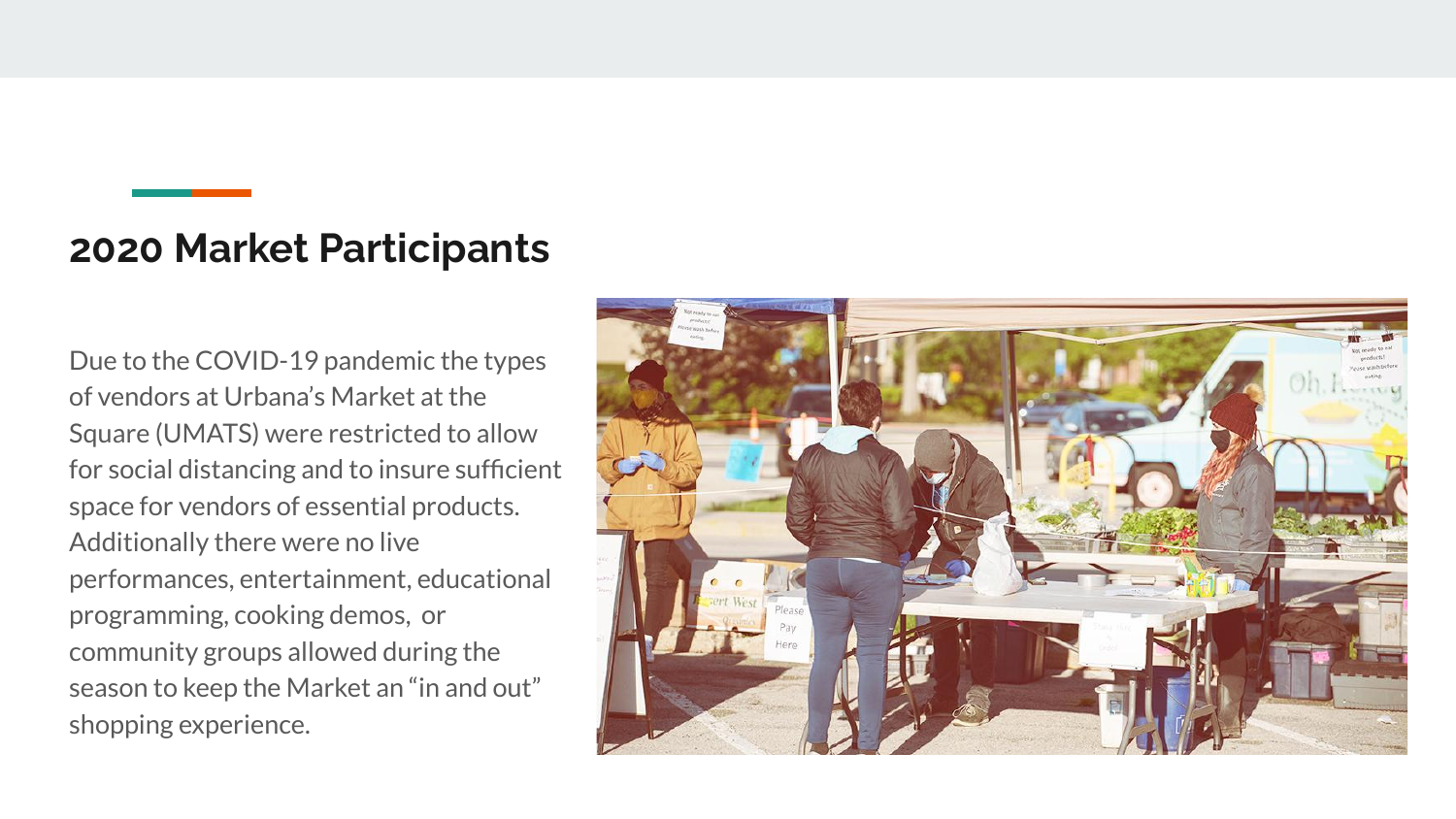#### **2020 Market Participants**

Based on IL Department of Health guidelines, the types of vendors allowed in the first half of the season were restricted to growers, value added, and essential goods vendors. Midway through the season restrictions were eased and on July 4th non food vendors were allowed to attend the Market. UMATS hosted a total of **67** vendors in 2020.

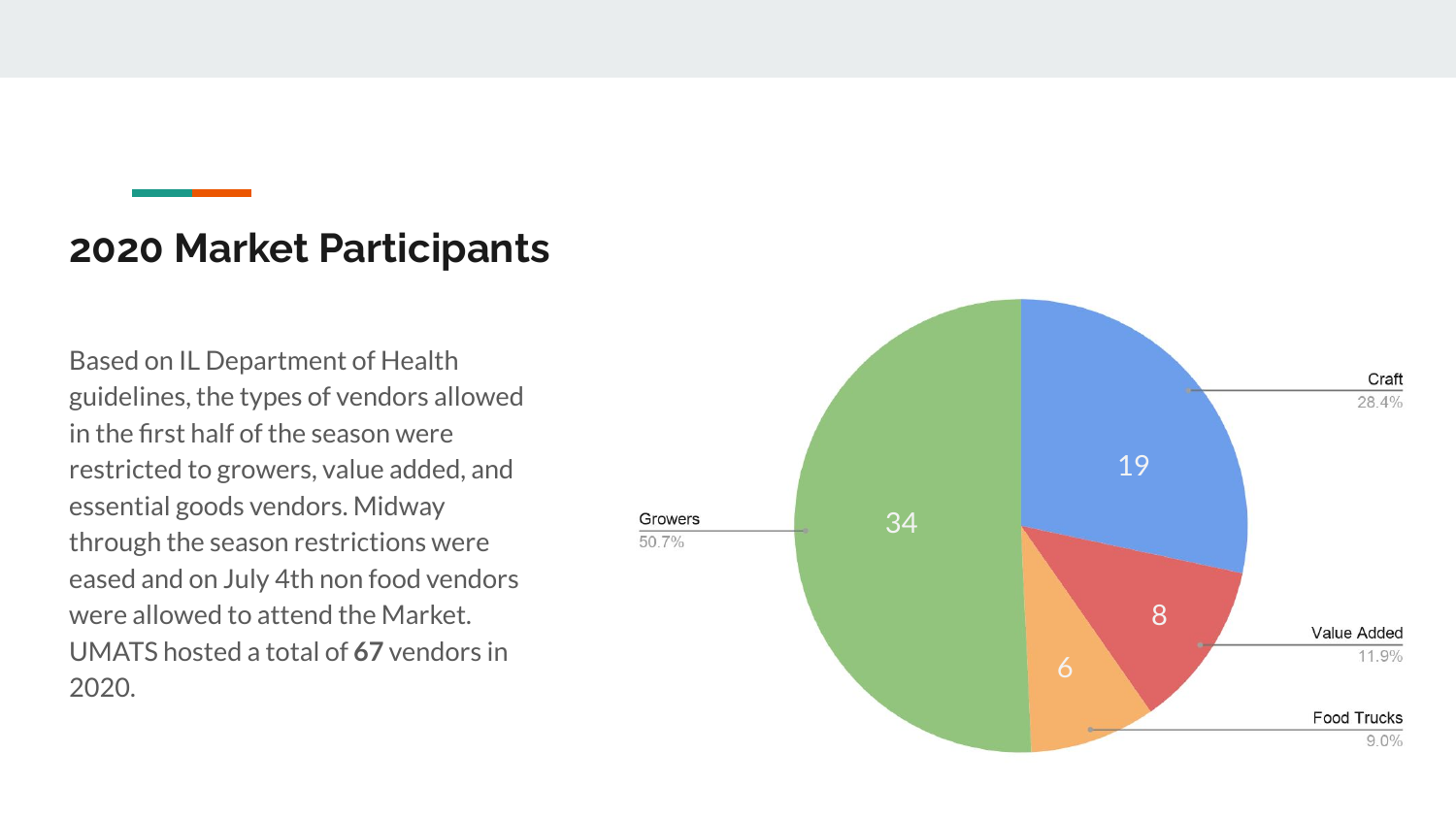### **2020 Market Attendance**

The 2020 season ran for 27 weeks. The Market saw an average of 2,493 visitors per week with an estimated total of 67,298 for the season.

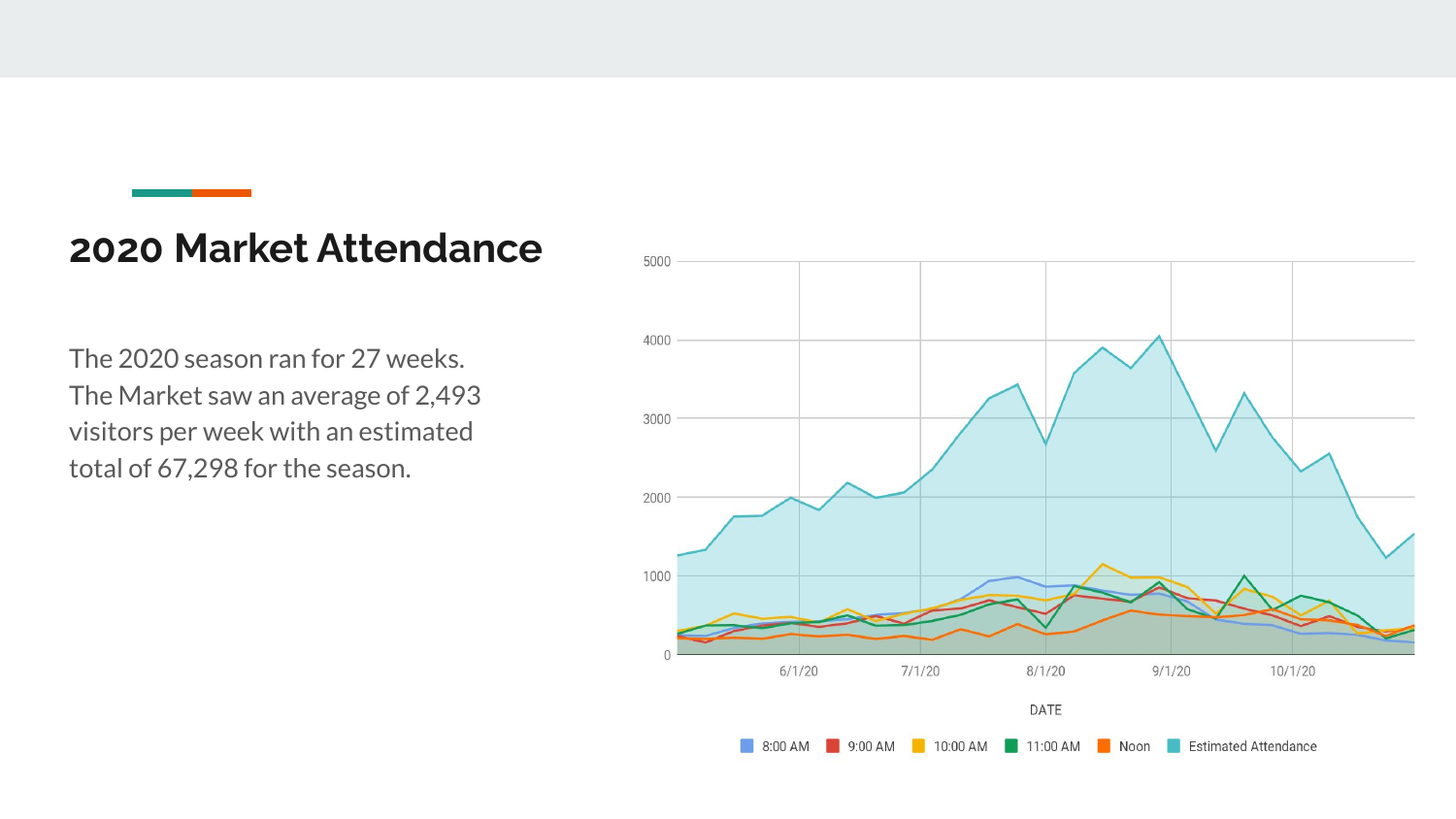### **2020 SNAP Program**

The combined SNAP benefits and double match incentives distributed during the 2020 season totalled

\$25,291

Support for Urbana's Market at the Square's SNAP Match program is generously provided by Farm Credit Illinois, Experimental Station, and the USDA.

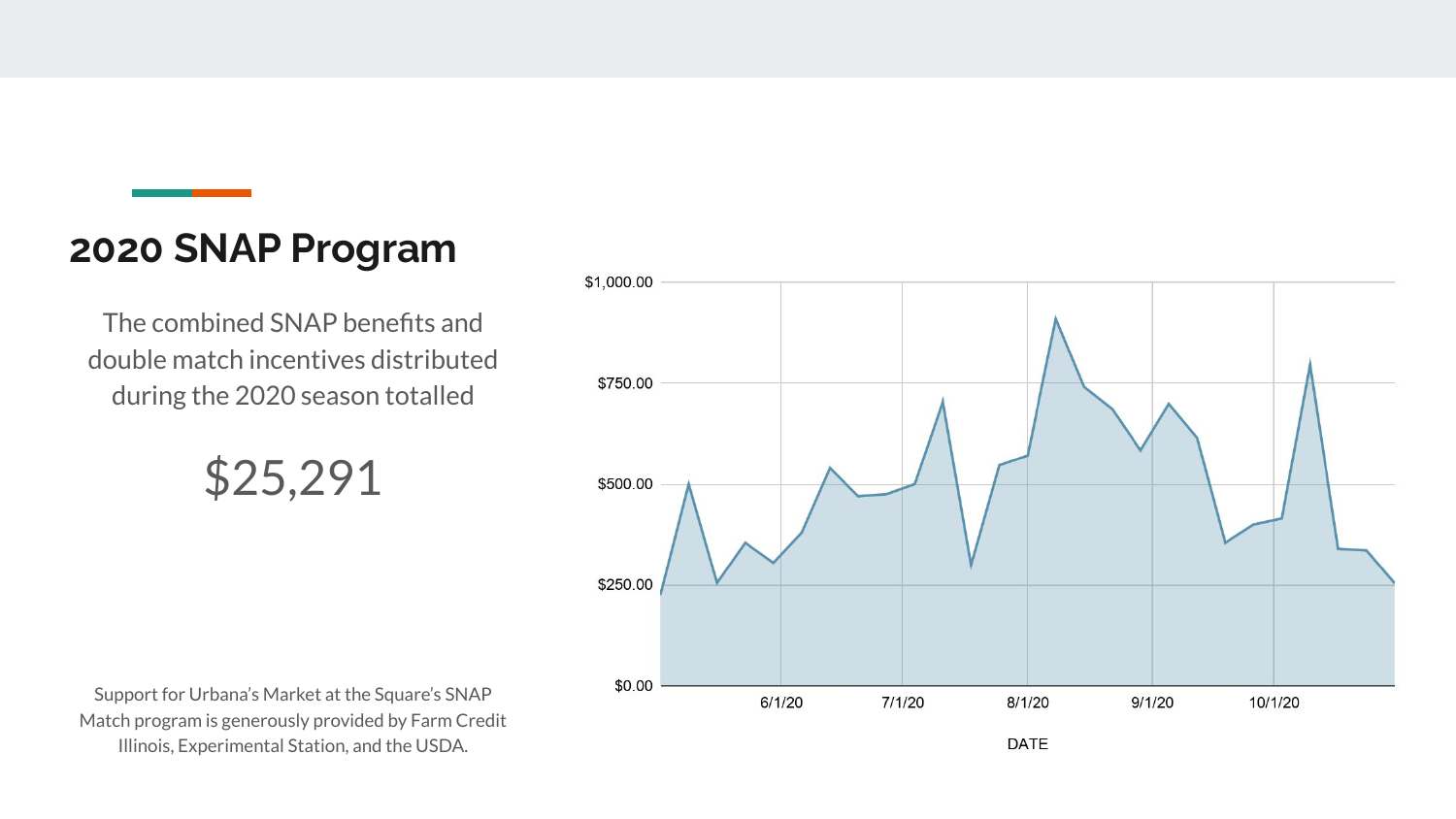### **2020 SNAP Program**

The SNAP and matching incentives benefited 28 farm and value added vendors during the 2020 season supporting \$23,222 in sales.

#### **SNAP Reimbursements to Vendors**

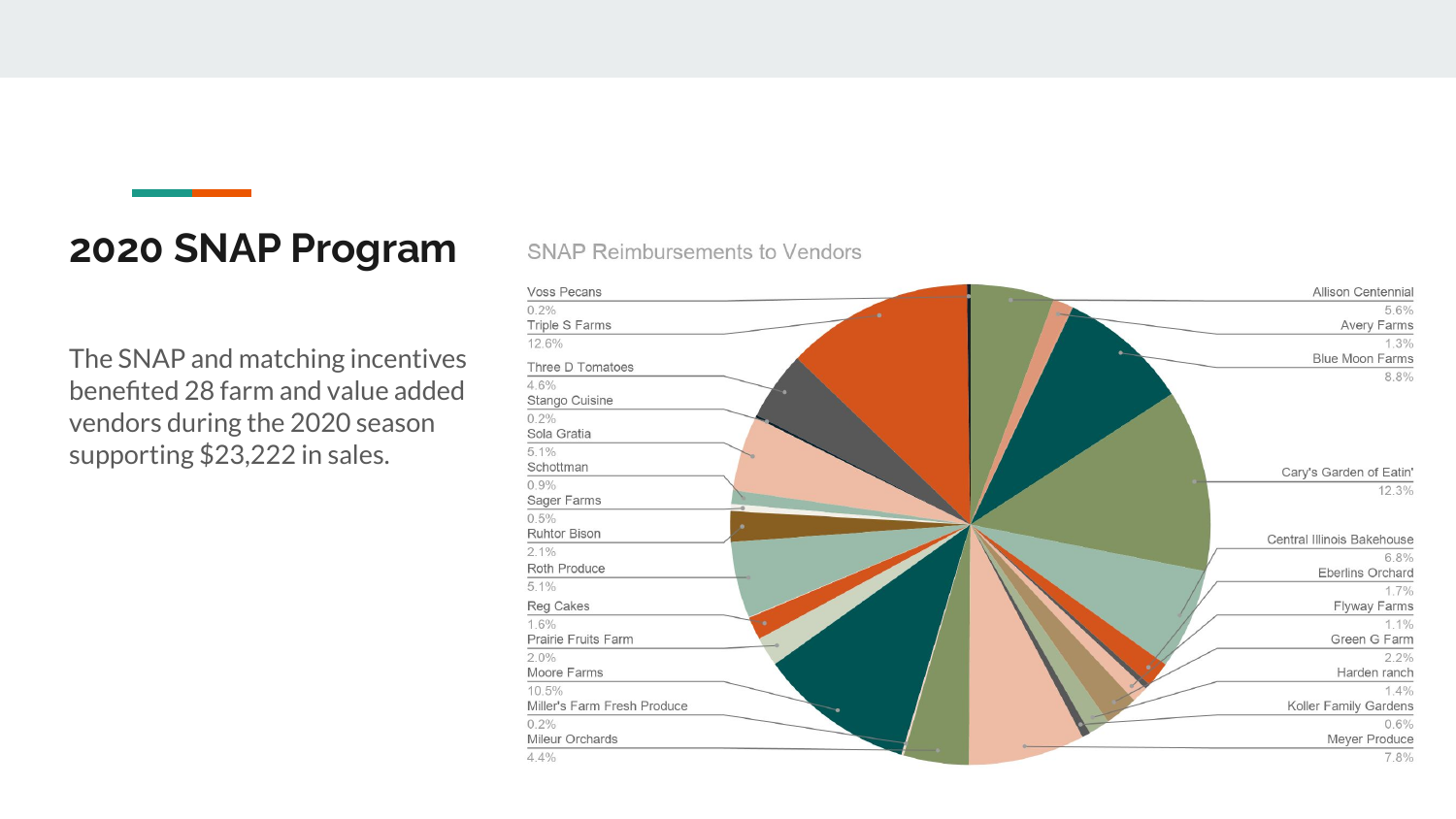# **2020 Financials**